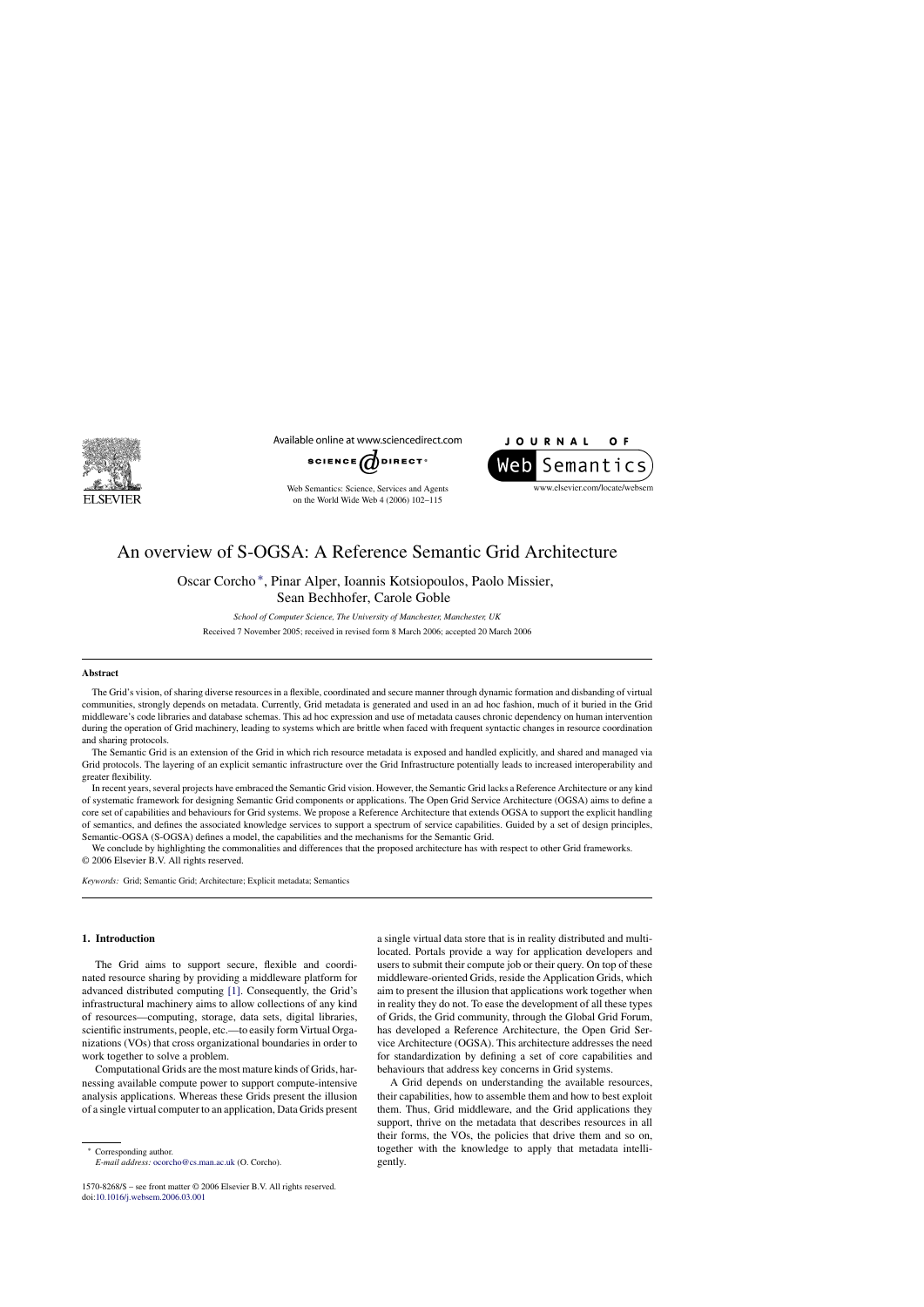<span id="page-1-0"></span>In current Grids, this metadata is commonly managed in an ad hoc implicit way or buried in code libraries. The arbitrary expression and use of knowledge causes Grid middleware to be more prone to syntactic changes, less (if at all) interoperable, more dependent on extensive human effort for deployment configuration and maintenance, and less shareable. This seriously hampers the progress towards flexible, adaptable and interoperable Grid computing as envisaged in [\[1\].](#page-12-0)

The Semantic Grid [\[2\]](#page-12-0) is a recent initiative to expose semantically rich information associated with Grid resources to build more intelligent Grid services. In the last few years, several projects [\[3,4\]](#page-12-0) have embraced this vision and there are already successful pioneering applications that combine the strengths of the Grid and of semantic technologies, as described in [\[2\].](#page-12-0) The idea is to make structured semantic descriptions real commodities and visible first class citizens with an associated identity and behaviour. We can then define mechanisms for their creation and management, and protocols for their processing, exchange and customization. The languages used to encode the semantic descriptions (from natural language text right through to logical-based assertions) and the structure and content of the descriptions themselves may vary from application to application.

## *1.1. Semantic Web, Semantic Web Services and Semantic Grid*

In practice, work on Semantic Grids to date has primarily focused on the introduction of technologies from the Semantic Web and Semantic Web Services initiatives to the Grid.

On the one hand, Semantic Web (SW) research has produced a substantial body of work focused on providing the essential language and tooling support to build conceptual models (i.e. ontologies, rules) and structured web resource metadata that adheres to these models. The interest of the SW community regarding what could be modelled using conceptual models has been on a case study basis where modelling the knowledge of certain domains has been seen as test-cases for SW languages and tools. As to how the conceptual models and accordingly typed metadata could be used, the Semantic Web has investigated smart discovery of web resources, specifically smart web search.

On the other hand, the Semantic Web Services (SWS) community has been more involved in investigating what form of conceptual models are needed to describe best a particular type of resource, namely web services, and how these conceptual models could be used to undertake increase mechanisation of the activities related to web services, namely discovery, composition, negotiation and enactment.

These technologies could be applied to the Grid in a variety of ways. For instance, the background knowledge and vocabulary of a Grid middleware component could be captured in ontologies (for example a model of a VO [\[5,6\]\).](#page-12-0) Metadata could be used to label Grid resources and entities with concepts, for example describing a data file in terms of the application domain where it is used. Rules and classification-based reasoning mechanisms could be used to generate new metadata from existing metadata,

for example describing the rules for membership of a VO and reasoning that a potential member's credentials are satisfactory. Furthermore, activities like Grid service discovery or negotiation of service level agreements, among others, can be potentially enhanced using the functionalities provided by Semantic Web Service technologies.

The Semantic Grid activities have been in a phase of exploratory experimentation rather than one of systematic investigation and architectural design. Thus, the Semantic Grid currently lacks a Reference Architecture, or a systematic approach, for designing Semantic Grid components and applications. Furthermore, there is a lack of principled delivery mechanisms that would enable adoption, use and deployment of SW and SWS techniques and technologies in the Semantic Grid. As part of the EU-IST project OntoGrid, $<sup>1</sup>$  we aim to fill this gap by proposing</sup> a Reference Architecture called Semantic-OGSA (or S-OGSA for short), which is based on the existing OGSA. This proposal is in line with the SOKU concept (Service-Oriented Knowledge Utilities), expressed in [\[7\]](#page-12-0) as the current European vision and research directions for future Grids.

The rest of the paper is organised as follows. In Section 2 we describe the Open Grid Service Architecture, which S-OGSA is based on, and outline the requirements and design principles behind S-OGSA. In Section [3](#page-3-0) we describe our reference architectural proposal in detail introducing S-OGSA by focusing on its characterizing entities and their inter-relationships and the category of services related to these entities. In Section [4](#page-7-0) we describe the mechanisms with which S-OGSA conceptual elements could come into existence in an infrastructure specific instantiation of the architecture. In Section [5](#page-10-0) we survey related work on architectural proposals within Semantic Grid and Semantic Web Service projects. We conclude in Section [6](#page-11-0) with a summary of our contributions and outline current and future work needed in adopting and evaluating the architecture.

## **2. Grid Reference Architectures: OGSA and S-OGSA**

"The Grid" is a heavily overloaded term to refer to anything from high-performance computing to cycle harnessing or even web-based application integration. Motivated by this trend, Grid researchers have made attempts to provide precise definitions for the Grid [\[8,9\].](#page-12-0) [\[9\]](#page-13-0) outlines the *characterizing* aspects of the Grid as follows:

- 1. Grid focuses on sharing distributed resources in a wellcontrolled and mutually fair manner by constructing a **virtual pool**. The users of the pool have very little or no a priori knowledge about the actual (i.e. physical) state, type and features of resources. Furthermore, this virtual pooling of resources should allow users to **utilize temporarily** resources, which they might not directly access otherwise.
- 2. In order to achieve (1), abstracting the two major entities in the environment, namely **Users** and **Resources**, at the virtual pool level is necessary. Mapping these abstracted notions of

<sup>1</sup> <http://www.ontogrid.net/>.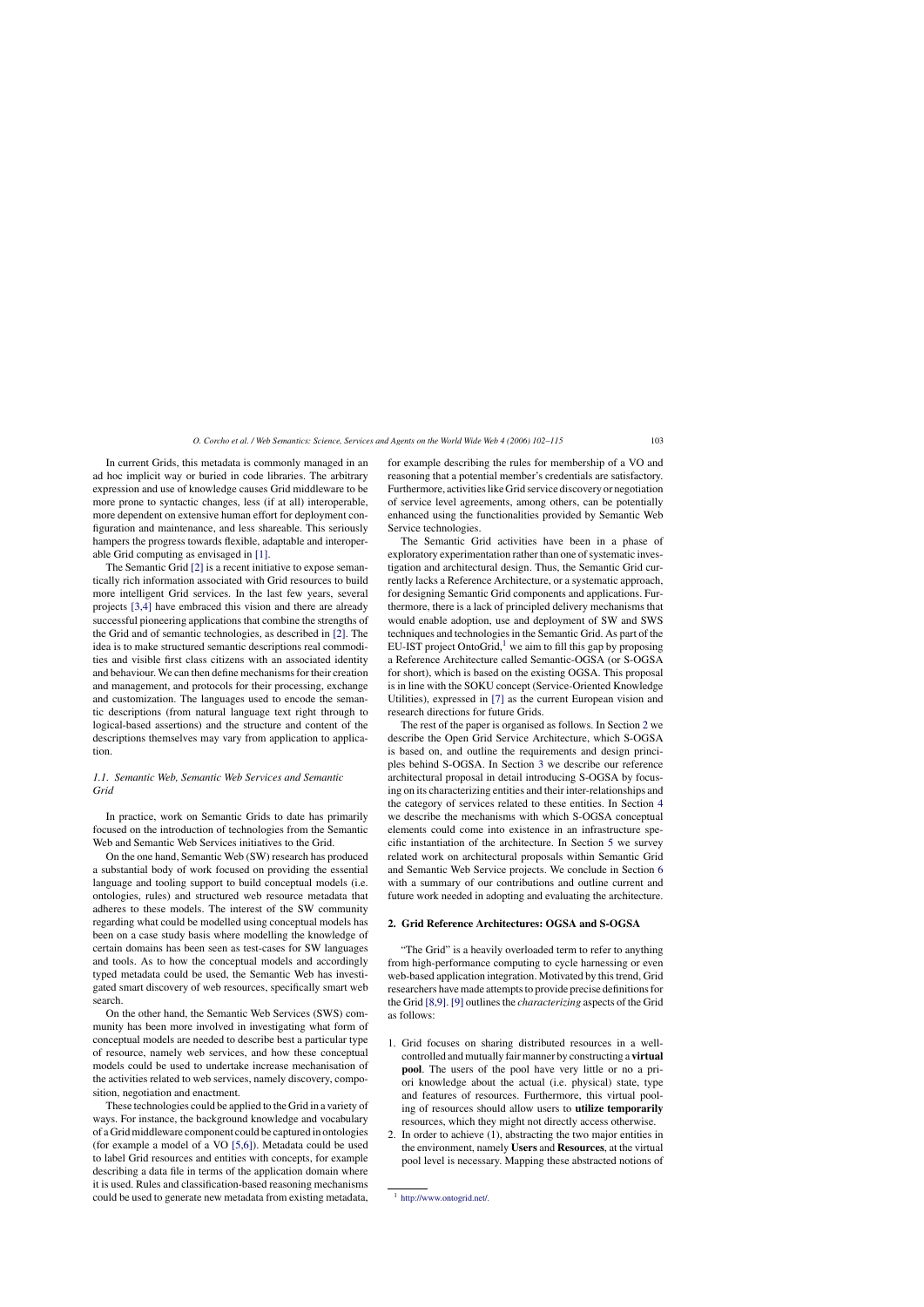<span id="page-2-0"></span>

Fig. 1. A simplified view of the architecture proposed by OGSA (blue), with the additional components from S-OGSA (pink), described in Section [3.](#page-3-0)

Users (e.g. Global identities represented with Certificates) to local identities (e.g. a database role), and Resources (e.g. a virtual data item) to actual resources (e.g. a file on disk) at the time of resource utilization is also needed.

In addition to the above definitions, [\[8\]](#page-12-0) identifies the following requirements for Grid systems, each stemming from a group of use-cases[\[10\]](#page-13-0) from e-Science and e-Business domains: interoperability, optimized allocation, adaptivity, manageable task execution, scalability, secure operation, high-availability, extensibility and ease of use.

The Open Grid Services Architecture (OGSA)[\[8\]is](#page-12-0) the result of a standardization effort, now being sustained by the Grid's standards body, namely the Global Grid Forum (GGF). OGSA aims to define a core set of capabilities and behaviours for Grid systems. For this, OGSA takes the Grid definition of [\[8\]](#page-12-0) and the Web Service based realization of the Grid [\[11\]](#page-13-0) as a base and maps the aforementioned requirements to the following capabilities (i.e. categories of services) that could be put together to develop Grids. These are: Infrastructure Services; Data Services; Resource Management Services; Execution Management Services; Security Services; Self Management Services; and Information Services (blue boxes in Fig. 1).

OGSA provides a logical three-tiered view of distributed environments realized by the use of Grid systems. This view is also given in Fig. 1. The base layer is the *fabric* where different types of resources are virtualized through web-services. OGSA covers the middle layer, which is composed of core categories of services also known as the *Grid middleware*. The middleware services are not organized in a layered architecture; instead they interact with each other while delivering their associated capability. The top layer is where the *applications* reside. Applications make use of the Grid middleware to undertake their activities.

OGSA proposes the use of Web services as the method for virtualising Grid resources. While there is a consensus on servicebased virtualization, there are variations in the realizations of this view. Major service-oriented middleware providers EGEE,<sup>2</sup>  $OMII$ ,<sup>3</sup> and Globus<sup>4</sup> supply frameworks [\[8,12\]](#page-12-0) for deploying web services with the port types through which resources are accessed. By either using or introducing new web service specifications, or by introducing their own conventions into existing ones, these frameworks attempt to address certain requirements that appear due to the association of a Web service with a Grid resource. First, and foremost, grid resources exposed via services are not restricted to application software as is the case with regular web services. Examples of different types of resources are a hard disk or even a telescope. Furthermore these resources have state and properties, which need to be exposed, for example the remaining quota of a disk or the default steering direction of a telescope. Moreover, resources also have a lifetime, which, through well-defined manageability interfaces, could be controlled. In terms of representation of descriptive information about resources (i.e. to deliver resource properties, state and lifetime information), these frameworks are deeply oriented towards the use of XML Schema based conceptualizations and XML based representations for delivery of resource property, state and lifetime.

# *2.1. Design principles for a Reference Semantic Grid Architecture*

As outlined in the introduction, the Semantic Grid currently lacks a Reference Architecture or any kind of systematic framework for designing Semantic Grid components or applications. OGSA aims to define a core set of capabilities and behaviours for Grid systems [\[8\].](#page-12-0) Our approach extends OGSA by defining a lightweight mechanism that will allow for the explicit use of semantics along with the associated knowledge services to support a spectrum of service capabilities.

Semantic-OGSA (S-OGSA) is guided by six general design principles we have devised based on our observations on fundamental issues in Semantic Grid research [\[13\]. T](#page-13-0)hese are:

1. **Parsimony** of architectural elements. The architectural framework should be as lightweight as necessary and should minimise the impact on legacy Grid infrastructure and tooling. We believe this is crucial to the adoption of our approach. Furthermore, it should not impose the vocabulary or the structure to be used in the semantic descriptions, since these will be application or middleware dependent, though a basic set of reusable vocabularies can be provided, related to different aspects of the model.

<sup>2</sup> Enabling Grids for e-science in Europe (EGEE); [http://public.eu-egee.org/.](http://public.eu-egee.org/)

<sup>3</sup> Open Middleware Infrastructure Institute; [http://www.omii.ac.uk/.](http://www.omii.ac.uk/)

<sup>4</sup> The Globus Alliance; [http://www.globus.org/.](http://www.globus.org/)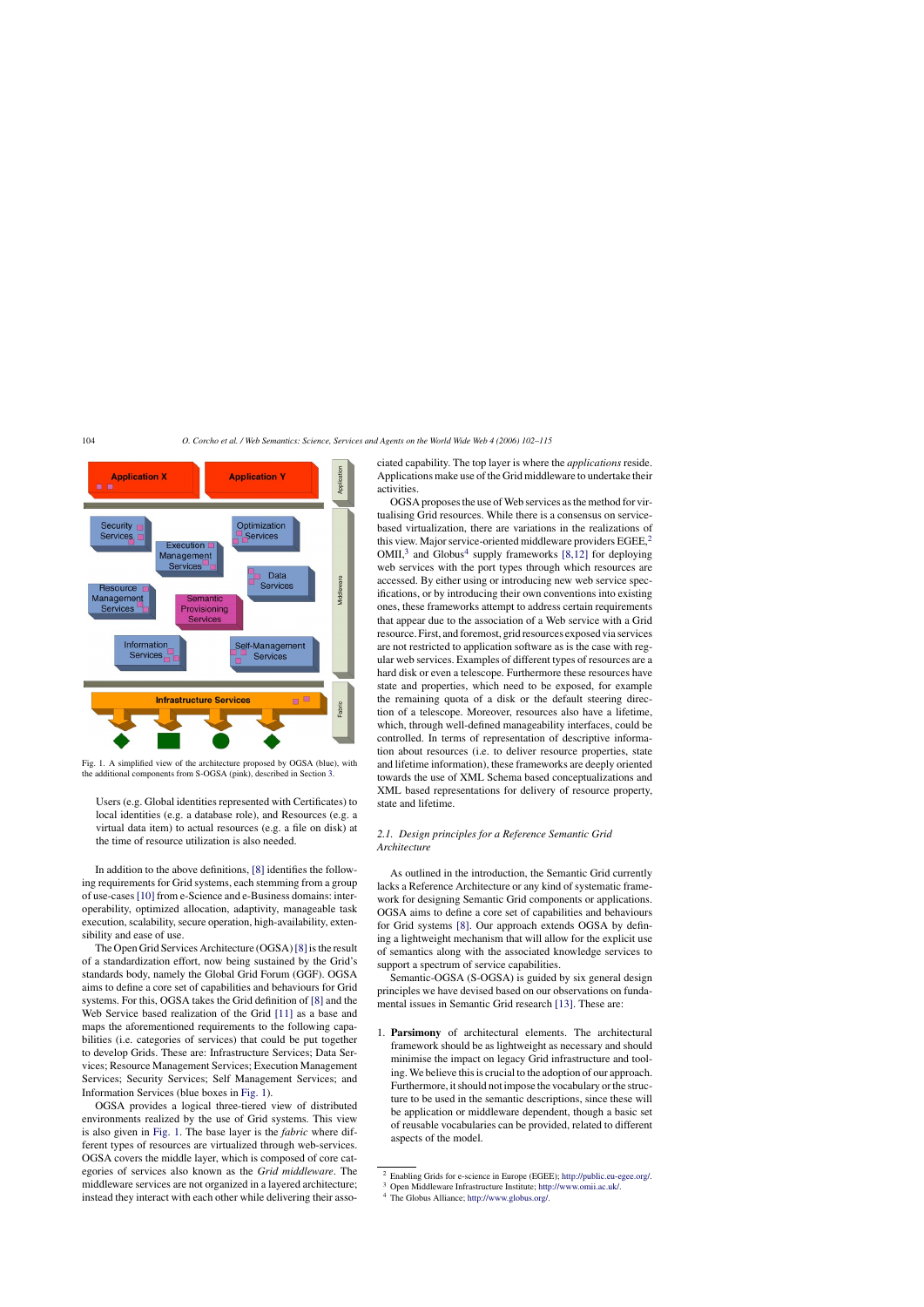- <span id="page-3-0"></span>2. **Extensibility** of the framework. Rather than defining a complete and generic architecture, define an extensible and customisable one.
- 3. **Uniformity** of the mechanisms. Semantic Grids are Grids, so any S-OGSA entity<sup>5</sup> included in the architecture will be OGSA-observant. OGSA observance brings about the following expectations:
	- (a) Similar to the Grid resources they are associated with, knowledge and metadata should exhibit manageability aspects. Semantic descriptions could have state and soft state characteristics—they have a lifetime and may change during their life.
	- (b) S-OGSA must encapsulate both stateless and stateful Grid services, as OGSA does.
	- (c) Knowledge services in S-OGSA are OGSA-observant Grid services. For instance, metadata stores and ontology services are just special kinds of data services, hence we propose the adoption of the OGSA-DAI specification for their deployment, so that they can potentially exploit other data grid capabilities.
- 4. **Diversity** of semantic capabilities. A dynamic ecosystem of Grid services ranging over a spectrum of semantic capabilities should coexist at any one time. Grid entities do not *need* to be Semantic Grid entities. Semantic capability may be possible for some Grid resources all of the time, and maybe all Grid resources some of the time, not all resources all of the time. Entities in the Semantic Grid are thus classified as:
	- (a) *Ignorant* of the explicit semantics associated to another entity.
	- (b) *Aware* that another entity has explicit associated semantics but *incapable* of processing it.
	- (c) *Aware* that another entity has explicit associated semantics and *capable* of processing it, partially or completely.
- 5. **Heterogeneity** of semantic representation. Any resource's property may have many different semantic descriptions, and each of them may be captured (or not) in different representational forms (text, logic, ontology, rule).
- 6. **Enlightenment** of services. Services should have a straightforward migration path that enables them to become knowledgeable. The cost involved in the migration to the Semantic Grid must be minimised in order to improve the impact and uptake of Semantic Grid, and to take advantage of current tooling and services. Thus:
	- (a) S-OGSA should have minimal impact on adding explicit semantics to current Grid entity interfaces or on Grid services that are ignorant of Semantic Grid entities;
	- (b) Grid entities should not break if they can consume and process Grid resources but cannot consume and process their associated semantics (that is, if they are aware of the semantics but incapable of processing it);
	- (c) If a Grid entity understands only part of the knowledge it consumes it should be able to use it as a best effort (that is, there are different degrees of awareness and semantic processing capabilities).

(d) During their lifetime, Grid entities can incrementally acquire, lose and reacquire explicit semantics.

Finally, since our aim is to develop S-OGSA as a conceptual Reference Architecture, it should apply equally with a grounding to  $WSRF^6$  [\[14\], t](#page-13-0)o WSDM [\[15\], t](#page-13-0)o Microsoft's WS-Management stack, $^7$  etc.

S-OGSA has three main aspects: the *model* (the elements that it is composed of and their interrelationships), the *capabilities* (the services needed to deal with such components) and the *mechanisms* (the elements that will enable delivery when deploying the architecture in an application, grounded to a Grid platform). In the following two sections we describe the architecture, relating our design decisions to the list of desiderata presented in this section. The division into two sections is due to the fact that in the first section we concentrate on the platform independent – conceptual – parts (the model and capabilities), while in the second we concentrate on the architecture grounding (the mechanisms).

## **3. S-OGSA model and capabilities**

### *3.1. S-OGSA model*

Explicit semantics may be used to represent knowledge in the Grid environment, the source of which could come from each of the three tiers (i.e. application, middleware, fabric) of OGSA. Application specific knowledge is out of the scope of our S-OGSA model proposal, as it depends on the application domain (e.g. scientific data) and cannot be easily generalized. The knowledge of the middleware and the fabric layers, however, are of importance in S-OGSA. A standardized overall model of the Grid and its basic concepts (e.g. VOs and resources) are not currently available. There exist, however, project-specific modelling efforts [\[16,17\]](#page-13-0) capability focused models emerging from the Global Grid Forum (e.g. CIM [\[18,19\],](#page-13-0) DFDL [\[20\],](#page-13-0) JSDL [\[21\]\)](#page-13-0) and a vocabulary associated with OGSA.

A definition of the Semantic Resources that are supplied and consumed amongst the services extends the general model of the Grid. With S-OGSA we introduce the notion of Semantics into the model of the Grid (see [Fig. 2](#page-4-0) for a graphical depiction).

- **Grid Entities**(G-Entities) are anything that carries an identity on the Grid, including resources and services [\[22\].](#page-13-0)
- **Knowledge Entities** (K-Entities) are special types of Grid Entities that represent or could operate with some form of knowledge. Examples of Knowledge Entities are ontologies, rules, knowledge bases or even free text descriptions that encapsulate knowledge that can be shared. Knowledge services are those that provide access to or operate over those knowledge resources, examples could be rule engines, automated reasoners and so on.

<sup>5</sup> We use the terms Semantic Grid entity and S-OGSA entity interchangeably.

<sup>6</sup> [http://www.oasis-open.org/committees/tc](http://www.oasis-open.org/committees/tc_home.php?wg_abbrev=wsrf) home.php?wg abbrev=wsrf.

<sup>7</sup> <http://msdn.microsoft.com/ws/2004/10/ws-management/>.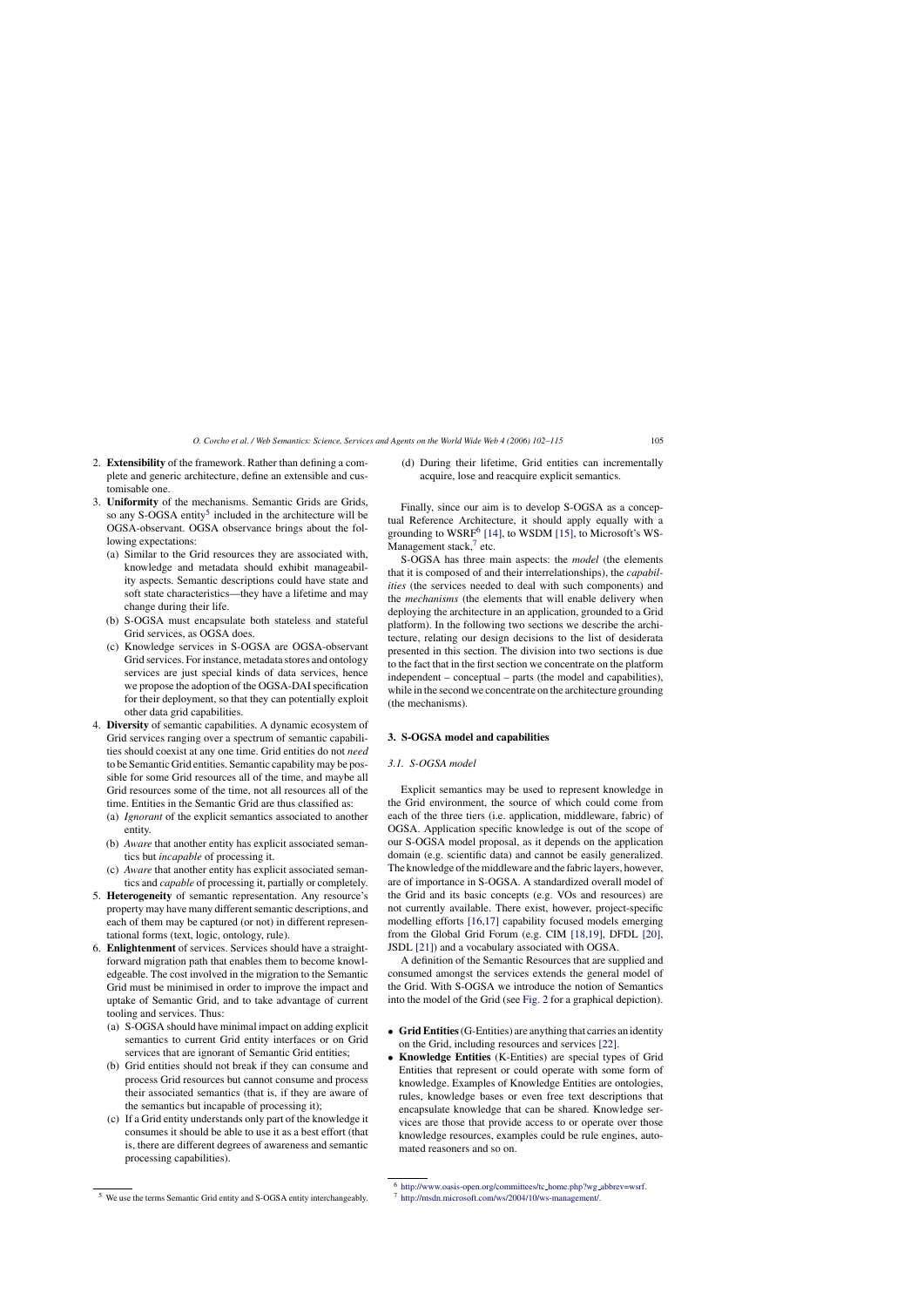<span id="page-4-0"></span>

Fig. 2. Entities in S-OGSA and their relationships.

• **Semantic Bindings** (S-Bindings) are the entities that come into existence to represent the association of a Grid Entity with one or more Knowledge Entities. Existence of such an association transforms the subject Grid entity into a **Semantic Grid Entity**. In analogy with the Semantic Web approach, Semantic Bindings represent metadata assertions on web resources. In our model Semantic Bindings are first class citizens as they are modelled as Grid resources with an identity and manageability features as well as their own metadata. This is done according to our design principle of *uniformity*, where the new entities in the model must exhibit manageability aspects. As shown in the cardinalities of the relationships in Fig. 3, Semantic Bindings refer to one Knowledge Entity or a group of Knowledge Entities, and to one Grid Entity or a group of Grid Entities. At the same time, Knowledge Entities and Grid Entities can exist without the need to be related to any Semantic Binding.

• **Semantic Grid Entities** (SG-Entities) are those Grid Entities that are either the subject of a semantic binding, are themselves a semantic binding, or a Knowledge Entity (this definition includes all the entities shown in Fig. 3). In keeping with some of our design principles (namely *diversity, heterogeneity,* and *enlightenment*), Grid entities can be associated with zero, one or multiple knowledge entities of different forms and capabilities, simultaneously, and can acquire and discard associations with knowledge entities through their lifetime. It should be noted that S-OGSA does not prescribe any specific technology for the realisation of these.



Fig. 3. The semantic grid information model (an extended view). Components in yellow come from traditional Grid; components in grey can be found in Semantic Web platforms, and finally components in pink belong to the Semantic Grid.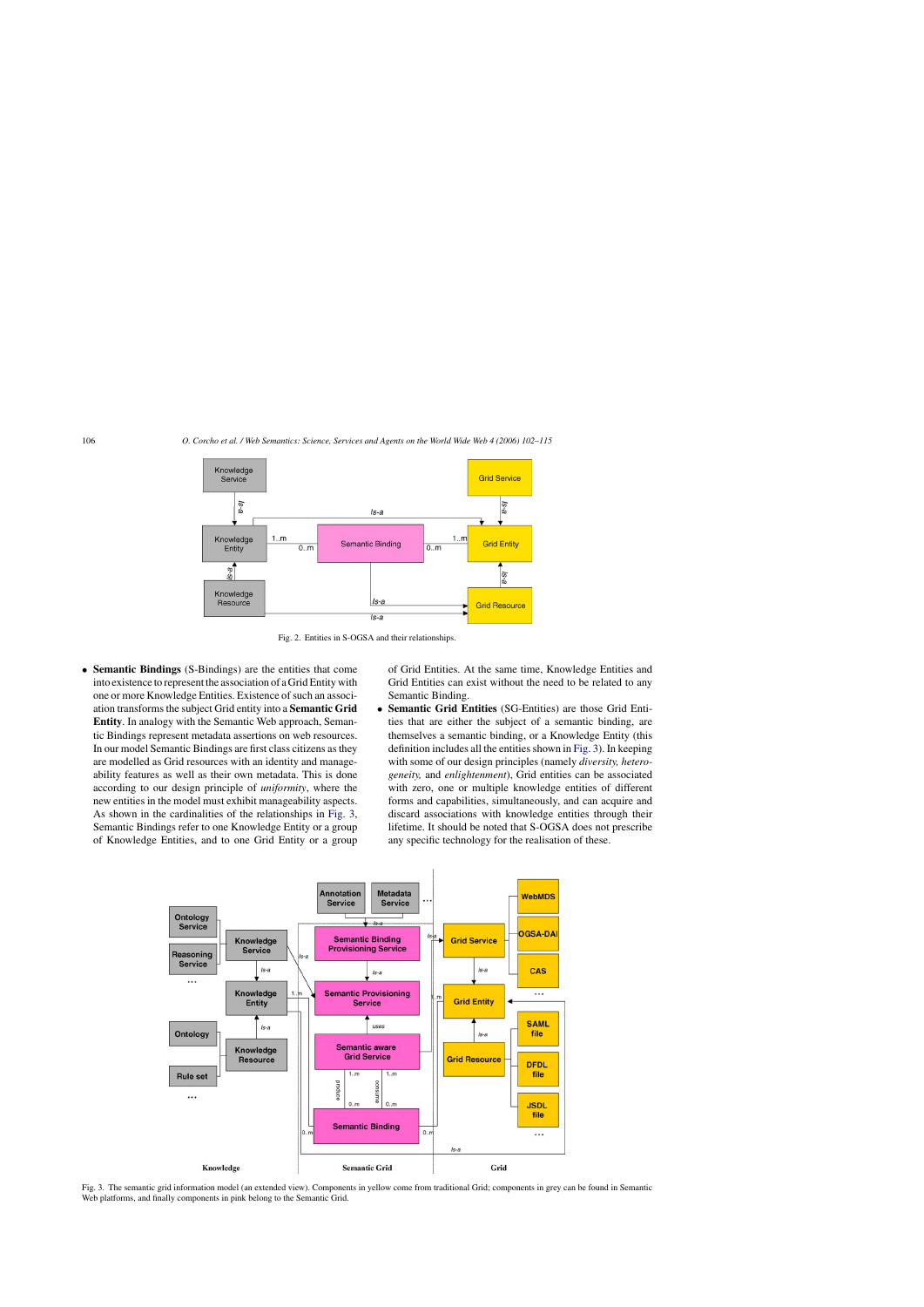In the next section, [Fig. 3](#page-4-0) gives a broader view of the S-OGSA model, including the capabilities and the entities.

#### *3.2. S-OGSA capabilities*

According to our design principle of *diversity*, S-OGSA is a mixed economy of services with varying degrees of semantic capabilities. To achieve this goal, we extend the set of capabilities that Grid middleware should provide to include *Semantic Provisioning Services*<sup>8</sup> and *Semantically Aware Grid Services* (SAGS). This extension is shown in [Fig. 1](#page-2-0) with pink boxes (for semantic provisioning services) and dotted pink squares in the OGSA capability services (for Semantically Aware Grid Services). Semantic Provisioning Services are those responsible for the *provisioning* and management of explicit semantics and its association with Grid entities. SAGS are those enhanced Grid services that deliver OGSA enumerated capabilities but differ from others by having an affiliation with, or operating using, explicit semantics. Next we describe both types of services in more detail.

#### *3.2.1. Semantic provisioning services*

Semantic Provisioning Services are the services that give support to the provision of semantics, by allowing the creation, storage, update, removal and access of different forms of knowledge and metadata (i.e. Knowledge Entities and Semantic Bindings of the S-OGSA model). The semantics provisioned by these new categories of services apply to knowledge and metadata both in the Grid (i.e. related to the operation Grid middleware) and on the Grid (i.e. related to the Application domain).

Semantic provisioning services are further classified into two major categories (see [Fig. 3\),](#page-4-0) namely Knowledge Provisioning Services and Semantic Binding Provisioning Services, reflecting the S-OGSA model.

**Knowledge provisioning services** include *ontology services*, which are in charge of the storage and access to the conceptual models of representing knowledge, and reasoning services, in charge of computational *reasoning* with those conceptual models.

An ontology service provides access to the knowledge stored in ontologies, in the form of concepts, relationships between concepts (including taxonomic relationships) and constraints on relationships. It thus deals with information related to the ontology's conceptual model (ontology instances will be dealt with by the metadata service defined below). Ontologies are accessed via a generic query language or through the use of a predefined ontology API. The exposure of ontologies to the Grid as managed resources through OGSA-DAI services is currently being investigated in the OntoGrid project [\[23\],](#page-13-0) and the creation of a GGF working group on this topic is currently under discussion. Descriptions and comparisons of existing systems that can be used as ontology services are given in [\[24\]](#page-13-0) and proposals for the provision of ontology services in Grid applications are given in [\[23\].](#page-13-0)

Reasoning services allow inference of new information and the checking of constraints taking into account the knowledge stored in ontologies, working in close collaboration with the ontology service; in fact some of the functions of the ontology service often involve taxonomic reasoning [\[23\].](#page-13-0)

**Semantic binding provisioning services** include *metadata services*, in charge of the storage and access to semantic bindings, normally considered as sets of ontology instances, and *annotation services*, in charge of generating metadata from different types of information sources, like documents, databases, provenance information, credentials, etc.

A metadata service is responsible for storing and providing access to Semantic Bindings. As with the Ontology Services, access to Metadata can be through a generic query language based on the metadata representation formalism or could be through the use of a predefined metadata API. There is a tight relationship between the metadata and ontology services, as the data stored by the metadata service will normally be based on the conceptual models that are stored in the ontology service. Metadata Services may also use the ontology and reasoning services to reason with the metadata they store.

Like all "Semantically Enhanced environments" the Semantic Grid comes with certain costs associated to its benefits. The cost is mainly related to development of knowledge (conceptual) models and metadata that adheres to these models. While generation of conceptualizations could be seen as a one-time job, metadata generation is a process that needs to be sustained during the operation of the Grid. Annotation services aim to act as the infrastructure that enables this through the (semi-)automation of the task of rich metadata generation. The annotation service aims to *create Semantic Bindings* (i.e. metadata) from existing information sources.

## *3.2.2. Semantically aware grid services*

Certain classes of middleware services in the Grid could exploit knowledge technologies to deliver their functionality. In [Fig. 3,](#page-4-0) we have identified these enhanced Grid services as Semantically Aware Grid Services. Semantic awareness here means being able to consume Semantics Bindings and being able to take actions based on knowledge and metadata. Examples of such actions are

- metadata aware authorization of a *given identity* by a **VO Manager service**;
- execution of a *search request* over entries in a **semantic resource catalogue**;
- incorporation of a *new concept* in to an ontology hosted by an **ontology service**;
- reduction of an annotated *scientific data* set to a smaller subset by a **scientist**.

SAGS allow for sharing of community-wide knowledge and may outsource knowledge-related activities. The explicit expression of knowledge in formalisms with well-defined interpreta-

<sup>8</sup> We use the term "provisioning" explicitly to make a clear distinction between those services that give support to the knowledge delivery and storage from those that are implemented using a semantic approach. These services could also have been called semantic services.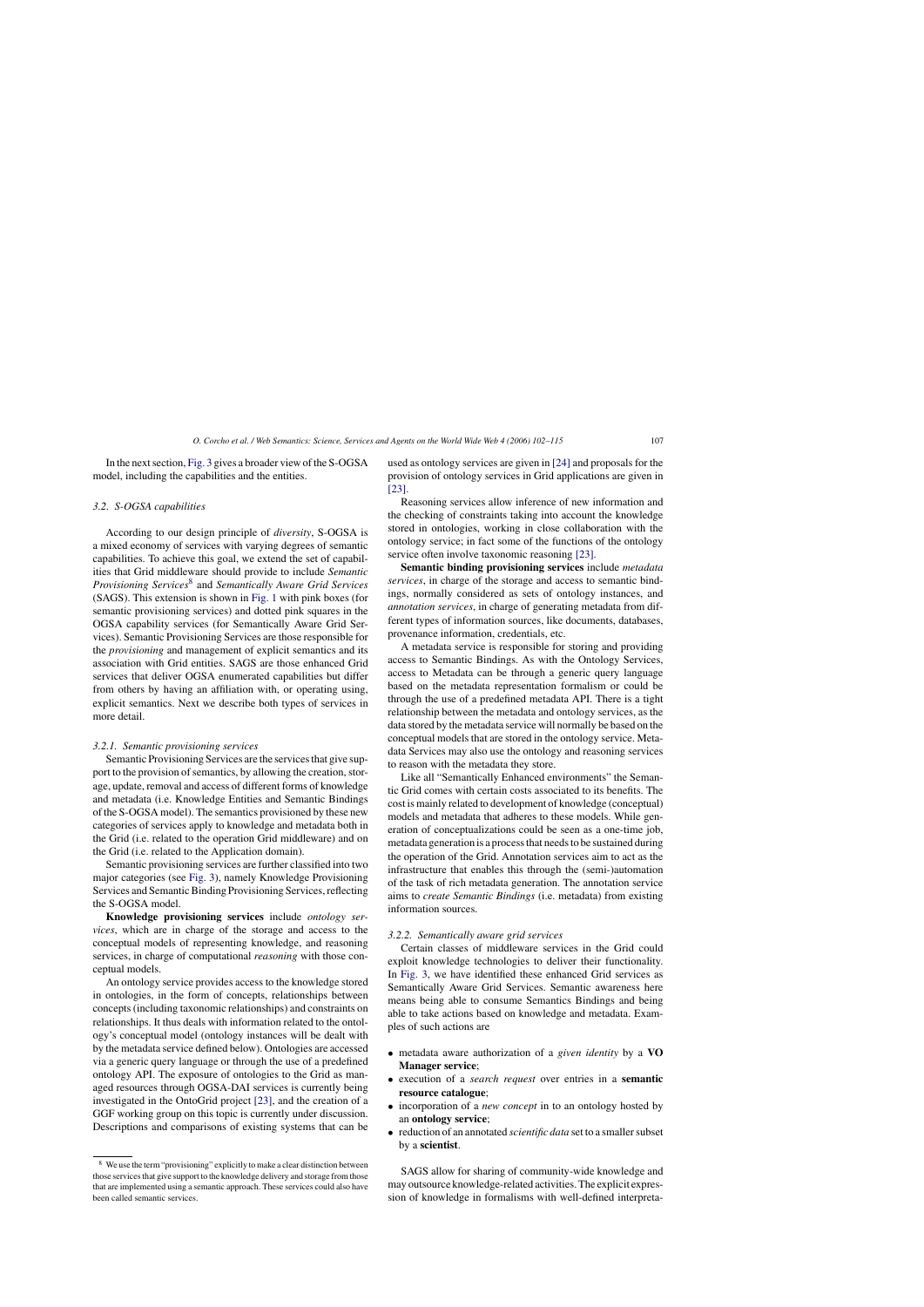<span id="page-6-0"></span>

Fig. 4. Authorisation policy architecture (adapted from [\[11\]\).](#page-13-0)

tion mechanisms allows for representation of a common understanding of the environment among components both in and on the Grid. Sharing this knowledge brings flexibility to components and increases interoperability. Furthermore, the reasoning tasks can be outsourced to other specialised components (e.g. inference engines or rule engines).

# *3.3. Example: the S-OGSA model and capabilities in the context of a semantic-enabled access control system*

In this section we will show how the notions described above apply to the creation of a semantically enabled access control system in a VO. This same example will be used in the next section to provide more insight about S-OGSA mechanisms.

VOs supply a context for operation of the Grid that can be used to associate users, their requests, and a set of resources. Resource providers and consumers define clearly and carefully what is shared, who is allowed to share, and the conditions under which sharing occurs [\[22\].](#page-13-0) That is, each organization that participates in the VO (including institutions, individuals, groups, etc.) defines a set of policies, which essentially consist of access rules for resources they own. The policy files are defined independently and are distributed in several locations within the VO,

as shown in Fig. 4. When a user wants to access a service in the VO, it will contact the service that controls the access to resources (the Policy Enforcement Point in the figure). This service reconciles these diverse policies so that the Policy Decision Point (authorization service/PDP in the figure) is able to reason with them and decide whether or not the user can have access to the resource.

Fig. 5 gives an example of the different types of S-OGSA entities that were described in Section [3.1, i](#page-3-0)n the context of this access control scenario.

In OGSA (and consequently in S-OGSA) any entity with identity is defined as a Grid entity. Based on this, users/subjects within a VO are also **Grid Entities** generally identified by their Distinguished Names (DN)—in certificates issued to them (see the DN  $CN = John Doe$ ,  $OU = IMG$ ,  $O = UoM$ ,  $C = UK$  for John Doe within the digital certificate in the figure).

Early Semantic Grid approaches to modelling VOs and their sharing rules have been through the use of various SW technologies, viz. ontologies and rules [\[5,6\].](#page-12-0) These VO Ontologies are examples of the **Knowledge Entity** concept of S-OGSA. VO ontologies model generic aspects, which could be used to characterize nearly every VO (e.g. Institutions, Persons, Resources) and problem/application specific aspects such as domain specific



Fig. 5. Examples of S-OGSA Entities.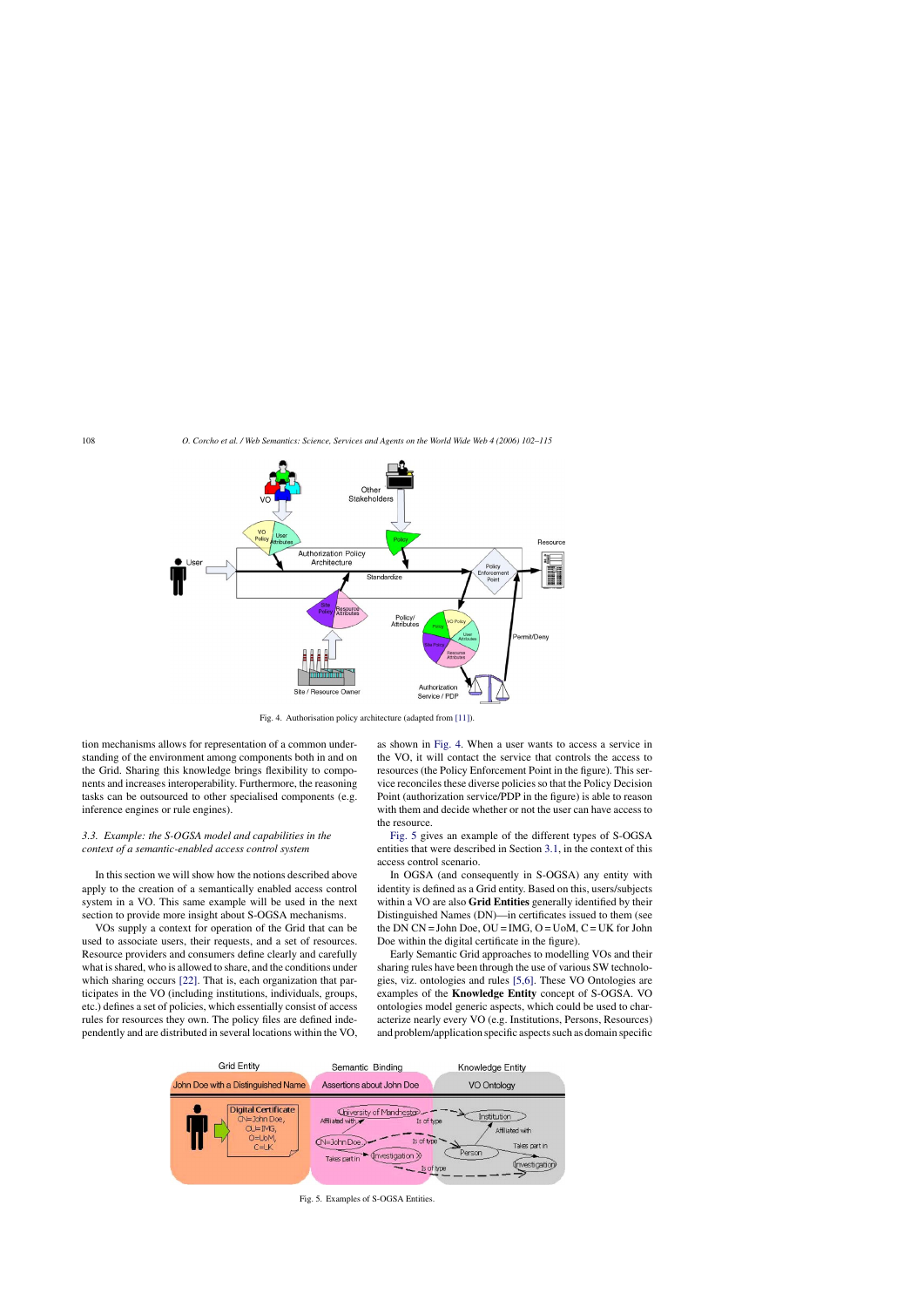<span id="page-7-0"></span>resource types (e.g. scientific data sets). A small extract of a generic VO ontology is given in the figure. Furthermore, VO Ontologies are functional not only in representing the entities in the environment but also the VO *formation and operation* policies.

- Policies for VO establishment are used to designate who can be a member under what conditions (that is, to specify role membership). An example could be as follows: VO member is a user that is affiliated with an organization that is a member of the VO.
- Resource sharing policies are expressed through the concepts of Roles, Actions and Resources and the simple authorization pattern: Role is authorized to perform Action on Resource. We should note that there might be different technology specific methods (such as rules, axioms, defined classes, etc.) for modelling these policies, which are later exploited for making access control decisions at the time of resource utilization. An example of a resource sharing policy could be Role X can perform a read operation on a resource (e.g. a job submitted to a Job Execution Manager) if (a) the VO member in that role is the job owner or (b) the member is the job owner's manager.

The Knowledge entities in the Semantic Grid provide the essential conceptualizations, which can be used to structure metadata assertions about Grid entities. Within S-OGSA this structured metadata is represented by the **Semantic Binding** entity. [Fig. 5](#page-6-0) depicts an example of a Semantic Binding as a group of assertions about the Grid Entity John Doe. In this example metadata assertions are structured with respect to the schema in the VO Ontology, though they could be also related to a set of rules or even textual descriptions. The semantic bindings could come into existence and evolve both during the formation and operation of the VO. For example the Semantic Binding on John Doe's institutional affiliation could be generated at formation time, whereas the Semantic Binding expressing John Doe being the owner of a submitted job could be generated when the Grid entity representing the job comes into existence.

The role of S-OGSA Capabilities in the context of VO management will be analysed in the example provided in the next section.

# **4. S-OGSA mechanisms: grounding S-OGSA to concrete Grid platforms**

Section [3](#page-3-0) has presented the first two strands of our Semantic Grid Reference Architecture, namely the model and capabilities. The third strand in S-OGSA is a set of mechanisms through which we ground our conceptual definitions regarding the use of metadata in the Grid into concrete Grid modelling elements. Our S-OGSA grounding is defined at a level that is independent from any Grid implementation system, which is a necessity for a *conceptual* and *parsimonious* Semantic OGSA specification.

Section 4.1 describes the set of mechanisms devised for treating Semantic Bindings as Grid resources in S-OGSA, following the design principle of *uniformity*. Section [4.2](#page-8-0) focuses on how Semantic Bindings can be delivered by Grid services, in what we call S-Stateful Services.

# *4.1. Treating knowledge entities and semantic bindings as grid resources*

Knowledge Entities and Semantic Bindings are treated as first class citizens in S-OGSA, as described in Section [3. C](#page-3-0)onsequently, they have to be reflected in the technology and paradigm specific layers. This is because we want to explicate the existence of semantics at appropriate abstraction levels: viz. the abstraction levels at which Grid implementation systems operate. This could also been seen as a reflection of the *uniformity* design principle of S-OGSA, where entities in our architecture are treated in the same way Grid entities are.

We have chosen the Common Information Model (CIM) Resource Model [\[18\]](#page-13-0) to implement these S-OGSA extensions regarding Knowledge Entities and Semantic Bindings. CIM is an object-oriented, technology-independent and comprehensive schema for defining real world managed objects that occur in computer and network environments. CIM has been conceived by an industrial collaboration called the Distributed Management Task Force  $(DMTF)$ ,  $\frac{9}{2}$  and has been endorsed by the GGF to be used as a base for developing the Grid Information Model, which would underpin interoperability among different Grid systems. The managed objects within CIM are not only defined by their attributes but also by the specific management operations that they support.

The CIM Model is currently represented in UML [\[25\],](#page-13-0) although other representations are also being developed. Here we demonstrate our proposition to implement basic S-OGSA entities as an extension of the CIM Resource Model in UML. We have chosen the candidate standard CIM in order to have minimal impact and a smooth migration from Grid to Semantic Grid (according to our design principle of *parsimony*). Besides, our operation at the UML level enables us to remain at a conceptual level. [Fig. 6](#page-8-0) depicts our extensions, which can be outlined as follows:

- Grid Entities are represented with the class CIM-ManagedElement in the CIM Model.
- Knowledge Entities are represented with the new class S-OGSA-KnowledgeEntity, which is an indirect subclass of CIM-ManagedElement (that is, Knowledge Entities are Grid Entities).
- Finally, the association between a Grid Entity (CIM-ManagedElement) and a Knowledge Entity (S-OGSA-KnowledgeEntity), which in our model is a Semantic Binding, is represented with the new class S-OGSA-SemanticBinding.

<sup>9</sup> <http://www.dmtf.org/>.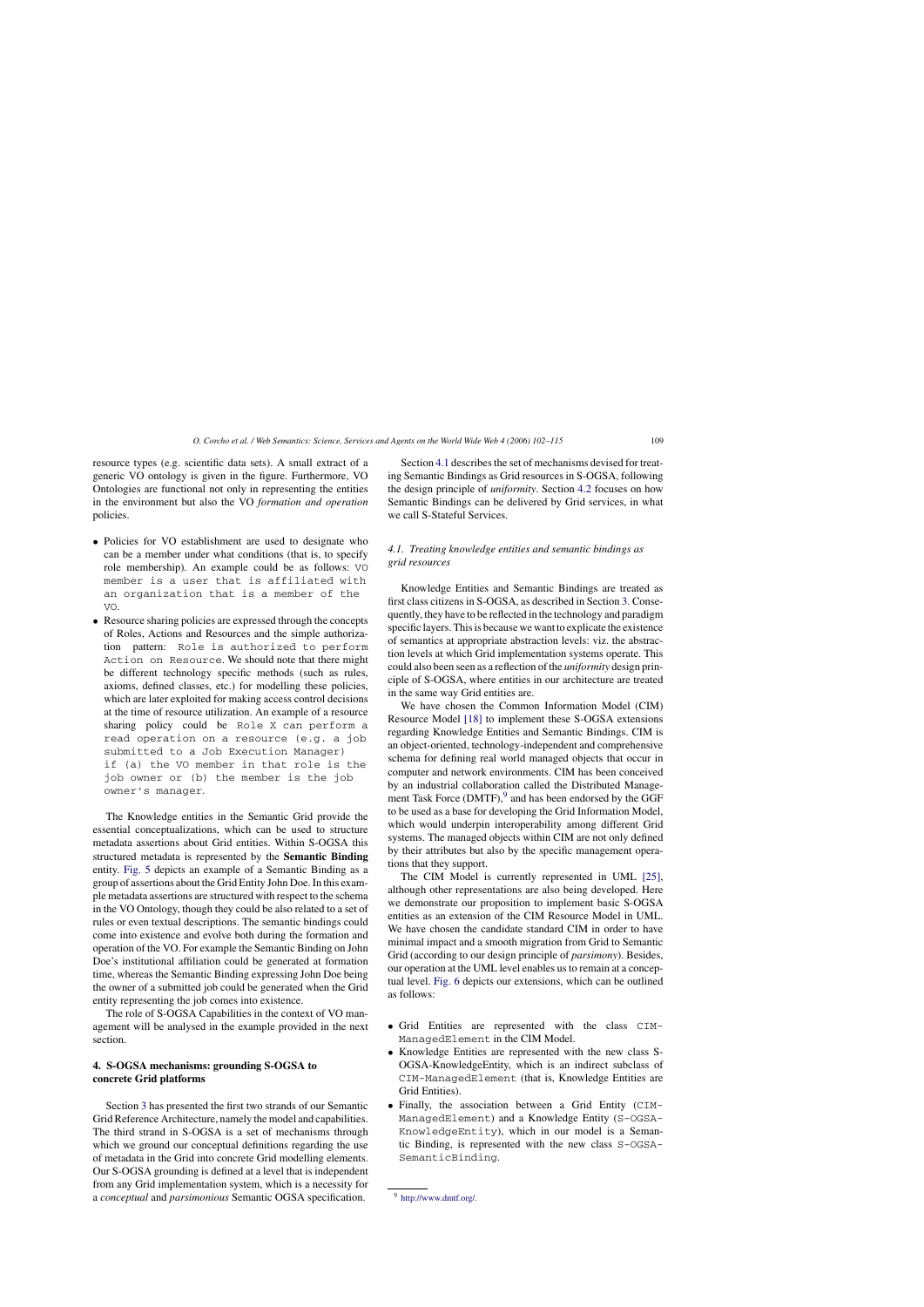<span id="page-8-0"></span>

Fig. 6. S-OGSA model space as an extension of the CIM model.

We use a mapping process to reflect the UML-based definitions of S-OGSA entities on to infrastructure-specific resource representations, following an idea that is similar to the one presented in [\[26\].](#page-13-0) CIM entities, including S-OGSA Knowledge Entitities and Semantic Bindings, are transformed into OWL classes in a Resource Ontology, and the actual Knowledge Entities and Semantic Bindings are represented as instances of those classes. We anticipate that Grid middleware providers will define similar mappings in the near future in order to improve interoperability of their systems with others.

## *4.2. S-Stateful services: delivery of semantic bindings by grid services*

We define S-Stateful Services to be those which virtualise Grid resources that are coupled with explicit metadata (that is, which have Semantic Bindings). Our S-Stateful Service specification is a set of mappings, with which our S-OGSA model can be grounded to the specific implementations of service oriented Grids. The S-Stateful Services is a delivery mechanism rather than a descriptive framework—it is not our intention to provide any exhaustive listing of what the content of semantic metadata about the Grid Resources would be, but rather we prescribe **mechanisms** for the delivery of Semantic Bindings for resources. Consequently the activities that could be undertaken based on the content of Semantic Bindings, such as discovery and composition, is out of the scope of our work in S-OGSA.

Our design decisions in S-Stateful Services have taken into account the list of design principles that were described in Section [2,](#page-1-0) specifically those of *parsimony* and *extensibility* (the proposed framework must be as lightweight as necessary, and extensible and customisable versus complete and generic).

We have chosen the Web Services Resource Framework (WSRF) specification to devise a sample grounding of S-Stateful Services. WSRF [\[14\]](#page-13-0) is a suite of specifications that define web

service interfaces (with their associated messages) that could be used to create/destroy virtual representatives of Grid Resources, manage their lifecycle and inspect, aggregate and disseminate their properties. As described in [\[27\],](#page-13-0) WSRF can be seen as an instruction set for the Grid, similar to HTTP PUT, GET, POST and DELETE operations being the instruction set of the **Web** 

WS-Resources have WS-ResourceProperties associated, which are the pieces of information defined as part of the state model of the resource, and which may reflect a part of the resource's state, metadata, manageability information, etc. Hence in our grounding we devise the existence of WS-ResourceProperties to provide information about the semantically-encoded metadata about a resource, so that it can be retrieved and queried. [Fig. 7](#page-9-0) depicts one possible pattern of interaction regarding the delivery of this semantically-encoded metadata, which can be summarized as follows:

- Metadata (Semantic Bindings) is treated as a resource on its own, managed via the metadata service, as shown in the figure. Services provide access to resources with properties typed with the corresponding XML Schema Datatypes generated by the mapping process described in the previous section. Knowledge Resources are treated similarly.
- Upon request, Grid resources can provide end point references of their associated Semantic Binding Resources (that they know about), through infrastructure specific metadata delivery operations (see steps 1 and 2 in [Fig. 7\).](#page-9-0) For example in the case of WSRF-based implementations, these operations are getProperties and queryProperties.
- Clients interested in exploiting Semantic Bindings can interact with the metadata service through any operation that a Semantic Binding resource might support (e.g. query, retrieve value, etc.), as shown in steps 3 and 4 of the figure. The query evaluation process may involve interaction with Knowledge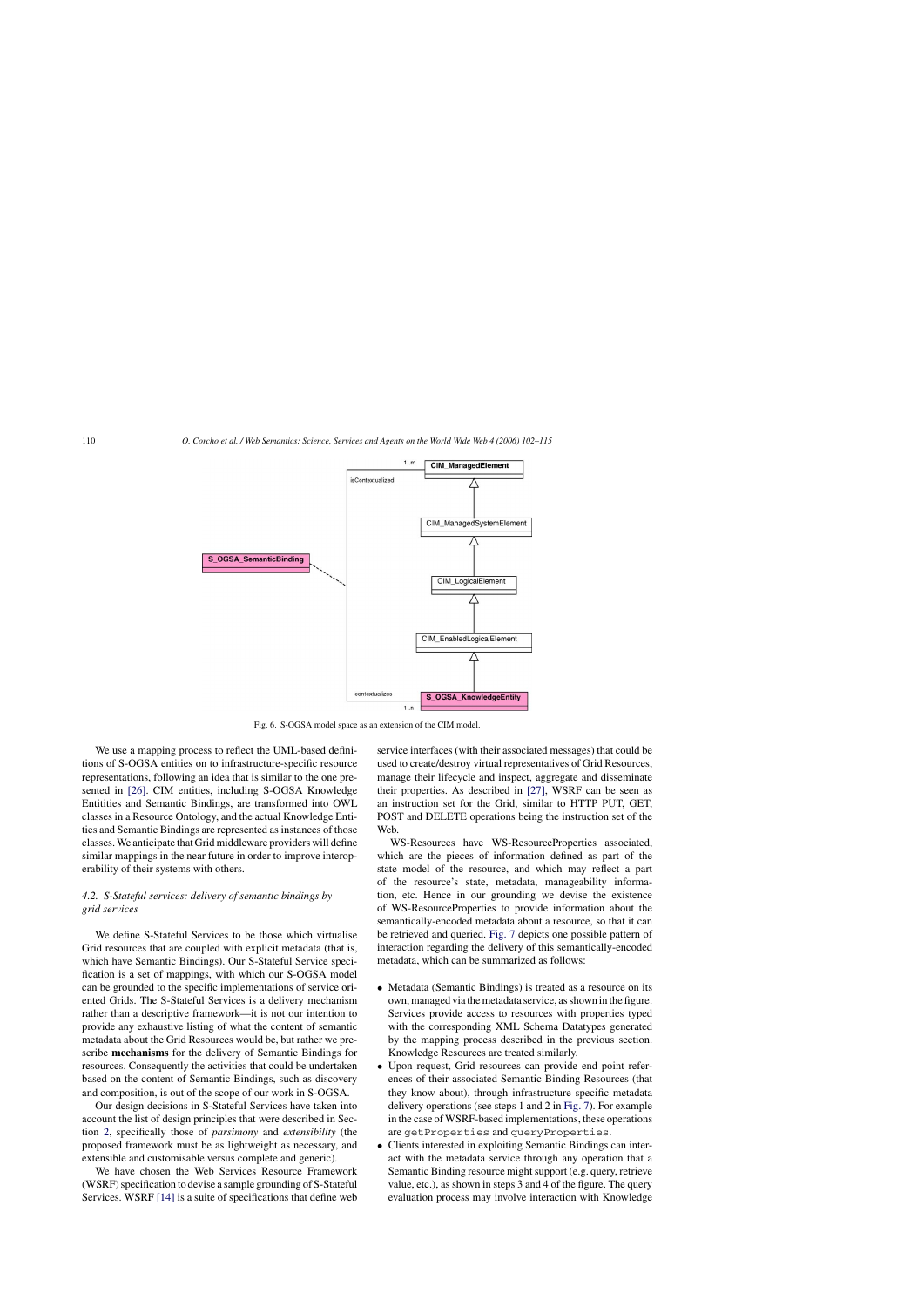<span id="page-9-0"></span>

Fig. 7. Retrieving and querying semantic bindings of resources.



Fig. 8. A semantic aware authorization service consuming an input that could in relation with S-OGSA Semantic Provisioning Services.

Services (e.g. ontology servers, reasoners, etc.), as shown in step 5.

The provider of Semantic Bindings related to a Grid Entity may not necessarily be the provider of the entity itself. Third parties may also generate Semantic Bindings for Grid Entities and publish them via metadata services.

# *4.3. Example: S-OGSA grounding in the context of a semantic-enabled access control system*

To illustrate S-OGSA Mechanisms in the context of our example, we depict in Fig. 8 a Semantically Aware Authorization Service and its interaction with the S-OGSA Semantic Provisioning Services.<sup>10</sup>

According to the scenario depicted in Fig. 8,

1. The subject John Doe contacts a job execution service (obviously through appropriate tooling such as a Grid portal or similar which is not shown in the figure for brevity) to obtain the results of a job that was submitted by one of his interns.

<sup>&</sup>lt;sup>10</sup> The scenario depicted in this example is based on the pull-based authorization scenario of GGF's conceptual access control framework.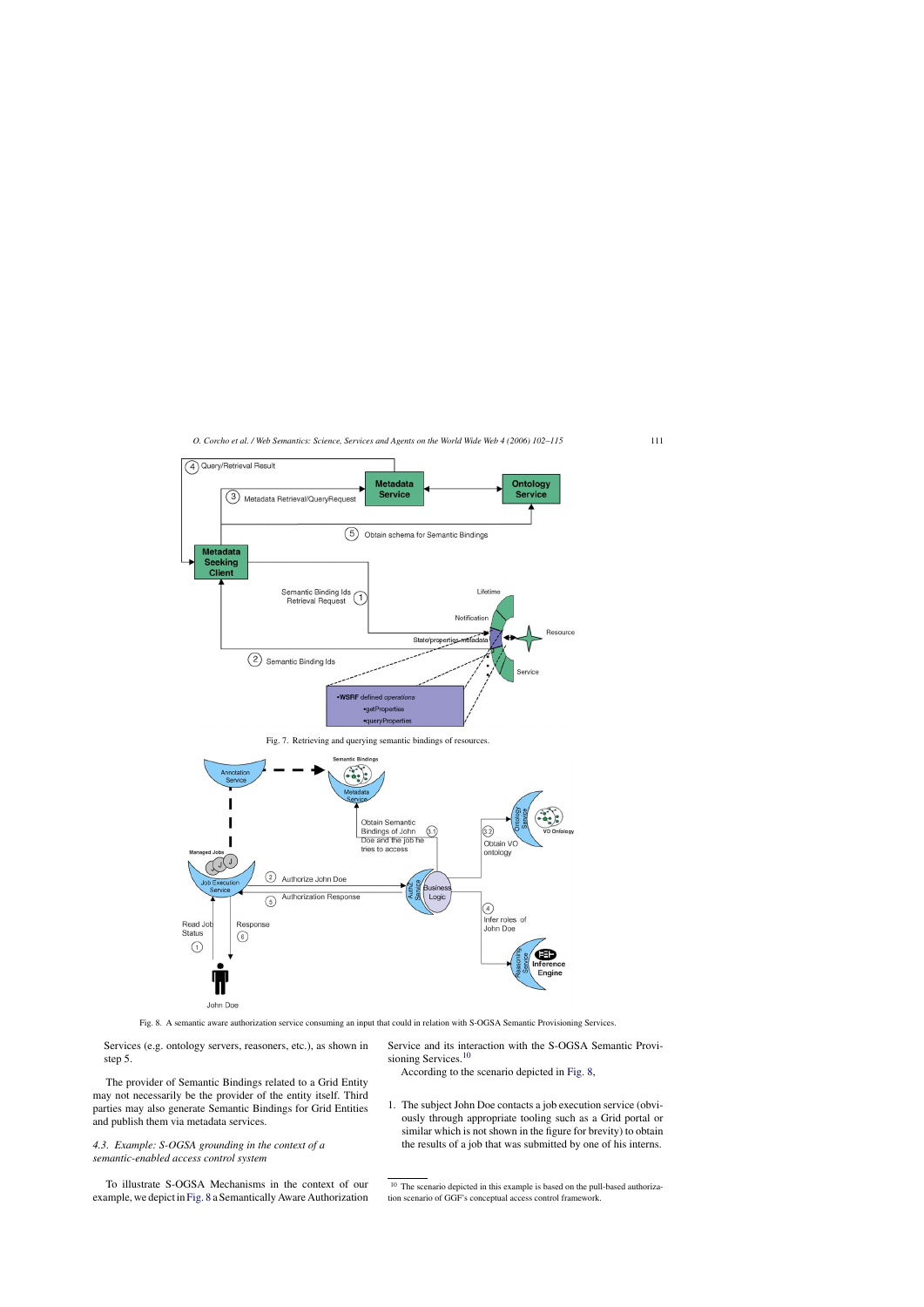- <span id="page-10-0"></span>2. The job execution service contacts the authorization service to check whether John Doe is authorized to perform the required action according to the sharing rules of the VO. The semantically aware authorization service, requires the ID of the Actor to be authorized (e.g. the Distinguished Name—DN-of John Doe), the ID of the requested resource (e.g. the ID of the job that one of John Doe's interns has submitted) and the requested action type (e.g. obtain job status info).
- 3. Upon receipt of these, the authorization service contacts the Semantic Provisioning Services to retrieve the Semantic Bindings and Knowledge Entities that will be used for the decision making process:
	- 3.1 It contacts the metadata service to obtain the Semantic Bindings associated with the Subject and Object Grid Entities in the authorization question posed to it.
	- 3.2 Optionally, it contacts the ontology service to obtain Knowledge Entities that it needs to know about in order to interpret the Semantic Bindings of the subject and/or the object.
- 4. The authorization service then contacts the reasoning service for the deduction of the roles that John Doe plays at the time of authorization request using the role definitions in the VO ontology and the metadata assertions about John Doe.
- 5. Based on John Doe's roles obtained from the Reasoning Service, the sharing rules in the VO Ontology and the Semantic Bindings of the job that he is trying to access, the authorization service evaluates an access control function, which leads to an authorization response to be sent to the requestor (the job execution service).
- 6. Based on the result of authorization the Job submission service either undertakes the desired function or returns an authorization failure message to the user.

In this interaction pattern, we assume the existence of Semantic Bindings of Grid entities (i.e. John Doe and the job he is trying to inspect). With S-OGSA Capabilities we have appointed the Annotation Service category in S-OGSA for creating Semantic Bindings for resources as they come into existence. In the context of our example this necessary link between Grid entities and their Semantic Bindings can be modelled with an additional set of rules, triggered by Grid events. For instance, we may postulate that an individual, who successfully submits a job to a resource, becomes the owner of that resource. This rule is triggered by a new job created event, generated by the Job Execution Service.

## **5. Related work**

S-OGSA is not the only attempt to provide an architecture for the development of Semantic Grid applications or simply Semantic Aware Grid Services. In [\[28\]](#page-13-0) we can find a high-level architecture for knowledge-oriented Grids, as well as descriptions of some case studies where Semantic Grid ideas can be applied. Besides, projects like InteliGrid $11$  and  $<sup>my</sup>Grid<sup>12</sup>$  have made significant attempts to provide either</sup> such architectural principles or to show how explicit metadata can be used in the context of existing Grid applications, respectively.

Goble et al. [\[28\]](#page-13-0) already discusses the fact that semantics in Grid applications cannot be placed in a separated layer, different from other resources like data, computational resources, etc. On the contrary, semantics permeate the full virtual vertical extent of Grid applications and infrastructure. This proposal distinguishes several macrocomponents that work together: knowledge networks (our Knowledge Entities); knowledgegenerating services (our Semantic Binding Provisioning Services); knowledge-aware, knowledge-based or knowledgeassisted Grid services (our Semantic Aware Grid Services); and Grid knowledge services (our Ontology and Reasoning Services). However, the proposal does not go into more detail about the actual mechanisms to be used to deliver and consume semantics.

The myGrid [\[3\]](#page-12-0) project is a pioneering Semantic Grid effort, which has developed a suite of tools and services to enable workflow based composition of diverse biological data and computational resources. Within the project Semantic Web technologies have been applied to the problems of resource discovery and workflow results management. A characterizing aspect of these solutions is their focus on user-orientation, which has resulted in (1) semantic aware decision-support components instead of decision making components and (2) user-facing tools that keep the human in the loop during metadata generation and querying. From an S-OGSA perspective, the myGrid approach to exploiting semantics in a service-oriented resource-sharing environment is rather principled. The project has identified the need for specialized components for storage of ontologies and metadata (Semantic Provisioning Services), and for service discovery (an example of a Semantically Aware Grid Service).

InteliGrid [\[29\]](#page-13-0) proposes an architecture based on three layers: conceptual, software and basic resource. At the conceptual layer we find descriptions of knowledge entities such ontologies, notions, graphs, etc. while the software layer consists of software that consumes the knowledge entities found in the conceptual layer (this is equivalent to the Semantic Aware Grid Services from our architecture). The basic resource layer includes the low level infrastructure and resembles the notion of the Grid fabric. Ontology services, situated in the software layer, play a central role in this architecture as they are considered as interoperability services that support multiple functionalities such as data consistency, service discovery, VO set-up management, etc., while in S-OGSA they are meant to allow storage and access (and reasoning, by means of the reasoning services) of knowledge entities, leaving such semantic-aware tasks to the developer of a Semantic Grid application.

<sup>11</sup> [http://www.inteligrid.com/.](http://www.inteligrid.com/)

<sup>12</sup> <http://www.mygrid.org.uk/>.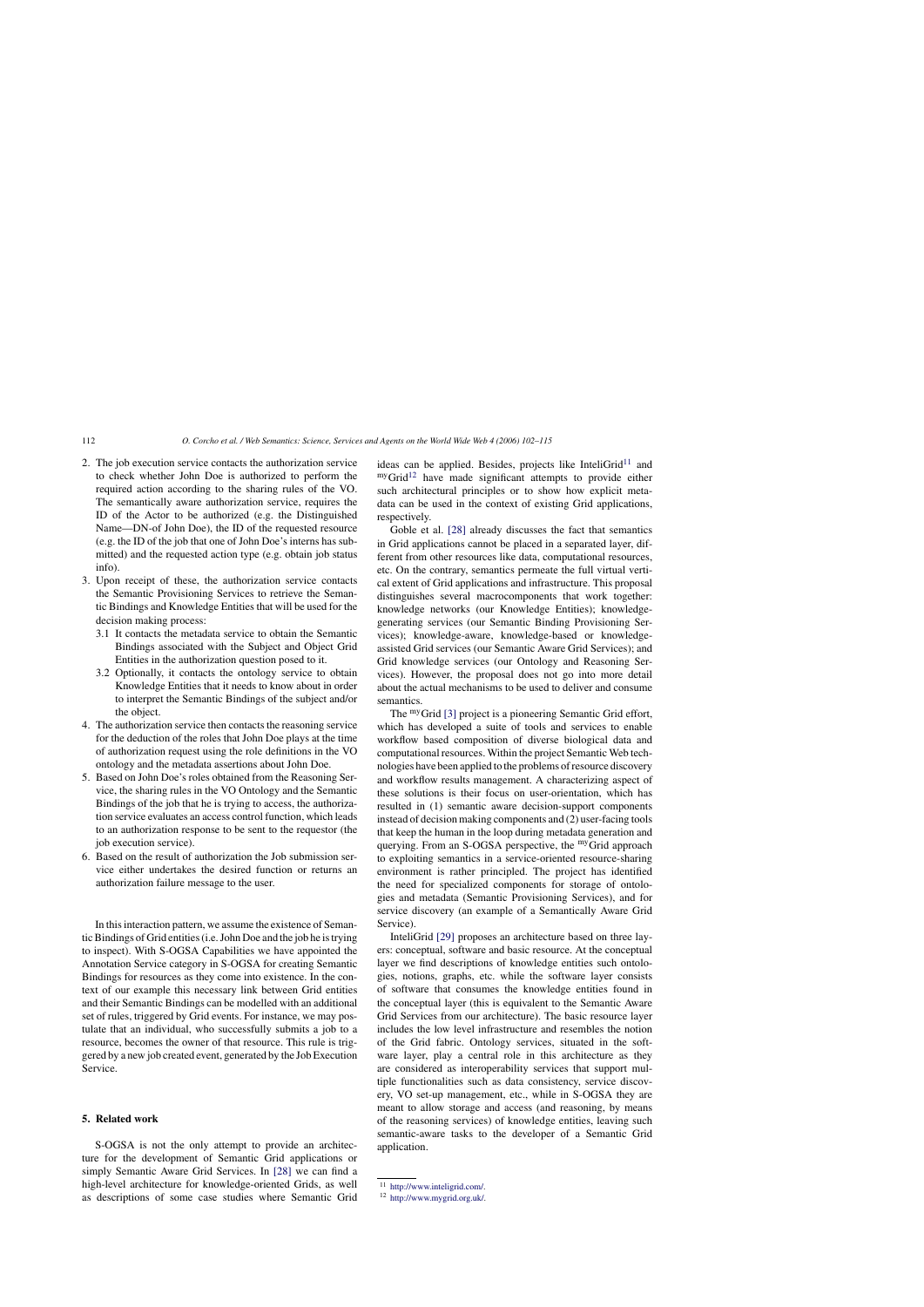<span id="page-11-0"></span>If we analyse the characteristics of both proposals with respect to the list of design principles that we outlined in Section  $2<sup>13</sup>$  we obtain the following interesting results:

- The architecture described in [\[28\]](#page-13-0) conforms with the design principles of *parsimony, extensibility* and *diversity*. However, it does not provide enough detail to be able to determine what is the approach with respect to the other principles (*uniformity, heterogeneity* and *enlightenment*).
- The <sup>my</sup>Grid approach has strong similarities with S-OGSA with respect to the design principles of *parsimony, extensibility* and *uniformity.* Both approaches share the vision that there should be a simple migration path from Grid applications to Semantic Grid applications, so that the uptake of semantics in application development can be easily done (hence the need for a lightweight and extensible approach). myGrid also investigated how semantics can be used to tackle knowledgeintensive activities, such as service discovery, while this is not considered by S-OGSA, which is only focused on providing the mechanisms that allow the performance of such knowledge-intensive tasks. myGrid also considers the coexistence of Grid and Semantic Grid services, though they can just be semantics ignorant or semantics aware and capable of processing. However, myGrid does not consider the rest of our design principles, related to the fact that knowledge may be represented in multiple forms, that there could be several interpretations of a component, and that the semantics associated to a Grid entity can be managed and can have a lifecycle.
- InteliGrid also complies with the criteria of *extensibility, uniformity* and, to some extent, *diversity* (as <sup>my</sup>Grid does). However, the heavyweight use of ontology services as interoperability services that are used throughout all the applications developed with this architecture goes against the *parsimony* principle and may have a negative impact in the uptake of this architectural proposal. Finally, InteliGrid does not address the possibility of having *multiple* forms of knowledge or multiple interpretations, and *enlightenment*.

In both cases, the proposals are grounded in a specific platform (Web services for myGrid and Globus Toolkit for InteliGrid), although the same ideas could be easily applied to other platforms.

There are also other ongoing projects where the use of explicit metadata is identified as a key issue in the next generation of Grid application development. However, they do not provide specific proposals or mechanisms on how to expose and deliver this metadata in application development, or they focus on very specific advanced knowledge-intensive functions like service discovery. Furthermore, none of those projects addresses the issue of manageability, soft-state aspects related to metadata. Examples of such projects are NextGrid,<sup>14</sup> AkoGrimo,<sup>15</sup> KWfGrid<sup>16</sup> [\[30\], o](#page-13-0)r KnowledgeGrid [\[31\]. W](#page-13-0)e believe that all of these projects could benefit from the application of the architecture described in this paper, and we are aiming at providing support to them as part of EU Grid concertation activities.

From the Semantic Web Service (SWS) perspective, we can also perceive some similarities and differences with respect to the work that has been presented in this paper, some of which were already pointed out in the introduction. In general, we can argue that SWS approaches like WSMO<sup>17</sup> or OWL-S<sup>18</sup> are mainly focused on solving complex problems like discovery, composition, and negotiation. If we analyse SWS approaches with respect to our design principles, we can conclude that these approaches do not focus on parsimony, extensibility and uniformity, but mainly on the aspects of diversity (Semantic Web Service execution environments can execute both Web services and Semantic Web services) and *heterogeneity* (the problems of language, content and process heterogeneity are overcome by mediation techniques). That is, they provide heavyweight complete solutions (e.g. the WSMX environment,<sup>19</sup> IRS-III<sup>20</sup> [\[32\]](#page-13-0) or the OWL-S Virtual Machine [\[33\]\)](#page-13-0) that may make the uptake of their approach more difficult. Finally, even if the platforms follow the *enlightenment* principle, this is not usually addressed in the sample applications that are being developed with these approaches.

Another approach that is worth comparing S-OGSA to is WSDL-S<sup>21</sup> This approach is also proposed for the explicitation of semantics of Web services, so that they can be more easily discovered and composed. One of the most relevant differences with respect to S-OGSA is that in WSDL-S the original WSDL files of Web services are modified so that they contain the semantics of the Web service, what means that semantic annotations are not manageable entities, since they cannot be separated from the WSDL description and cannot exist by themselves. WSDL-S only follows the principles of parsimony and diversity.

In this respect, the main conclusion is that the approaches presented in S-OGSA and in Semantic Web Services are complementary: S-OGSA can be used for the Grid-compliant exposure and delivery of semantics provisioned and used by Semantic Web Service approaches. At the same time, S-OGSA based applications could benefit from the solutions to knowledgeintensive problems that are provided by SWS approaches, namely discovery, composition and negotiation of service level agreements.

#### **6. Conclusions and future work**

The objective of our work in S-OGSA is the provision of a unified platform for exposing and delivering explicit metadata

<sup>&</sup>lt;sup>13</sup> The use of our own list of design principles to analyse other approaches could be seen as an unfair set of criteria to perform the comparison. However, we are not aiming to benchmark the different approaches but rather to provide a deeper description of each of them according to a known set of criteria, so that we can outline the main similarities and differences between approaches.

<sup>14</sup> <http://www.nextgrid.org/>.

<sup>15</sup> [http://www.akogrimo.org/.](http://www.akogrimo.org/)

 $^{16}$  [http://www.kwfgrid.net/.](http://www.kwfgrid.net/)

<http://www.wsmo.org/>.

<sup>18</sup> [http://www.daml.org/services/owl-s/.](http://www.daml.org/services/owl-s/)

<sup>19</sup> <http://www.wsmx.org/>.

<sup>20</sup> <http://kmi.open.ac.uk/projects/irs/>.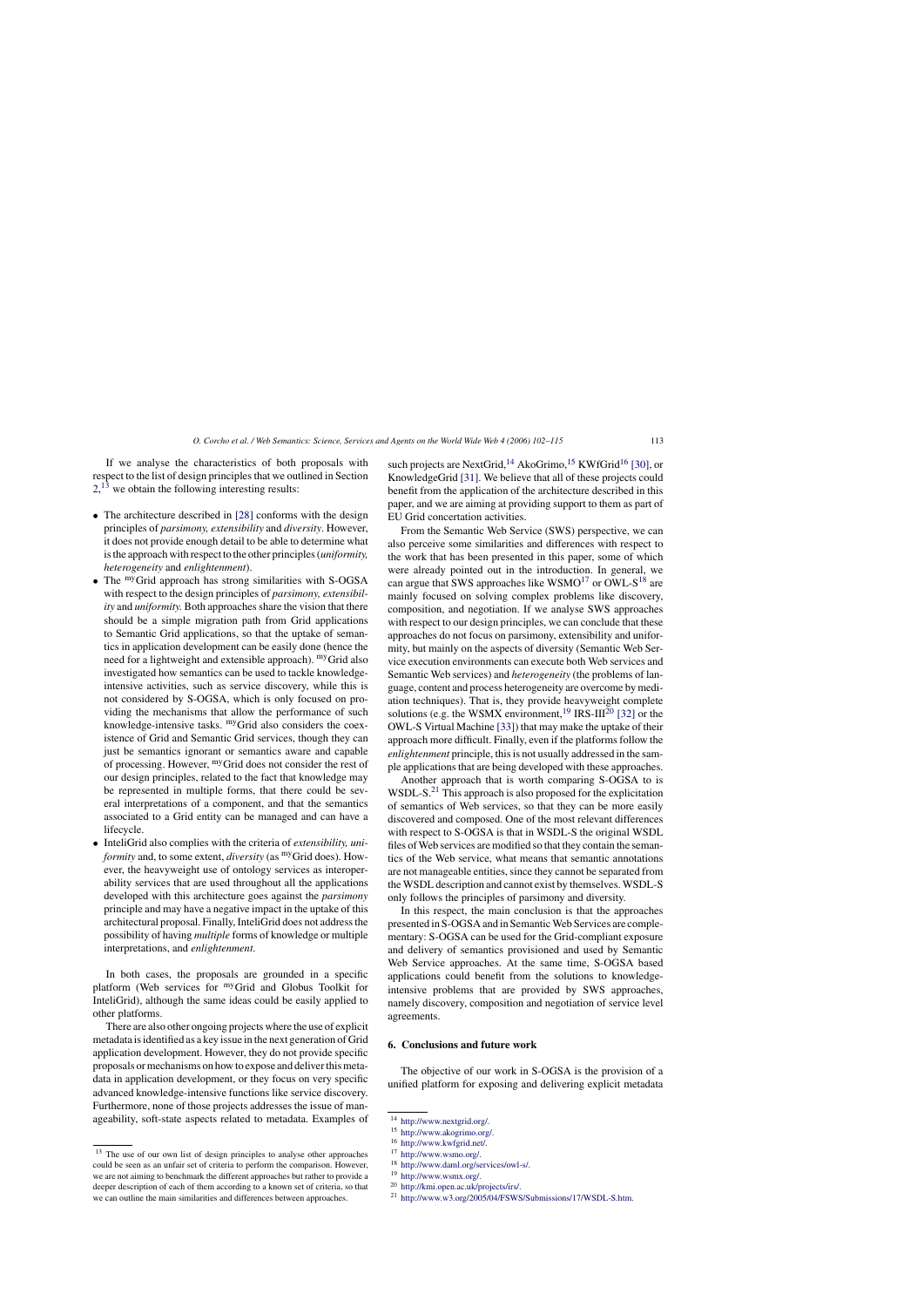<span id="page-12-0"></span>in Grid applications, including a formal framework and a set of guidelines to ease the development of Semantic Grid applications. To achieve this objective, we have identified and defined:

- Extensions to current Grid models to deal with flexible forms of explicit metadata. The central component in this extended model is the Semantic Binding, which relates Grid Entities and Knowledge Entities in multiple forms.
- A set of services (Semantic Provisioning Services) that play an important role in the exposure, delivery and generation of metadata. This set includes ontology management and reasoning services, metadata services and annotation services.
- The actual mechanisms to be used for treating the new components as Grid entities and for delivering them as part of existing Grid service frameworks.

In the development of our approach, we have followed carefully the set of design principles that we defined in Section [2.](#page-1-0) We do not claim that the compliance with all of these criteria is compulsory in any Semantic Grid framework. However, we consider them all equally important in promoting the uptake of any approach that attempts to provide guidelines for the development of Semantic Grid applications, while at the same time staying compliant with most of the design principles of Grid applications. These principles can be summarised as follows:

- **The Semantic Grid is the Grid**. S-OGSA provides an extension of the Open Grid Services Architecture (OGSA). All the newly identified entities and resources are Grid resources, and S-OGSA is an extension of Web Services as well.
- **The Semantic Grid has a spectrum of Semantic Capabilities**. S-OGSA has been designed to allow the coexistence of semantic and non-semantic aware services. In S-OGSA Grid services can be classified as ignorant to semantics, aware of semantics but not able to process it and aware of semantics and able to process it.
- **Painless migration to the Semantic Grid**. In order to ease the uptake of S-OGSA, semantic and non-semantic aware services can coexist, as aforementioned, and different degrees of semantic awareness exist and are all covered under the S-OGSA umbrella.
- **Semantic Grid lifecycle**. Given the S-OGSA model, Semantic Bindings can be created, attached and detached to/from entities at any time during their lifetime. The semantic provisioning services envisaged in S-OGSA allow dealing with different aspects of their lifecycle.
- **Multiple semantics**. The S-OGSA model allows the existence of different kinds of knowledge attached to any resource.

There are still many challenges to explore in the quest for developing Semantic Grid applications. Many are technical architectural or theoretical foundations, the maturity of Semantic and Grid technologies, their appropriateness for the required tasks, their scalability, the separation of Grid level and application specific semantics, making it easier to combine semantic infrastructure with Grid computing infrastructure, and minimizing the additional overhead and improving the performance of creating and retrieving semantically-encoded metadata. Others are operational—gathering and maintaining the semantic content, convincingly showing the added value of semantics when the return on investment may come downstream, be long term and benefit developers other than the originators. Some are sociological and political—the interplay between the Semantic and the Grid communities, and the legal, security and privacy implications of clearly exposed metadata and automated reasoning.

Some of these challenges will be addressed in the future, in the context of the OntoGrid project, where S-OGSA has been developed. We will perform a further and thorough evaluation of the architecture, which will be done in the context of middleware (VO management) and business (insurance settlement and quality analysis in satellite missions) use cases that have been defined for the OntoGrid project. Furthermore, we are exploring the possibility of applying S-OGSA to the case studies of other Grid projects, as pointed out in the previous section.

Finally, we believe that S-OGSA will be useful in providing a perspective to both Semantic Web and Grid communities in drawing commonalities among existing ad-hoc approaches and providing guidelines for a principled approach.

#### **Acknowledgements**

This work is supported by the EU FP6 OntoGrid project (STREP 511513) funded under the Grid-based Systems for solving complex problems, and by the Marie Curie fellowship RSSGRID (FP6-2002-Mobility-5-006668). We also thank David Snelling, David De Roure, James Myers and the anonymous reviewers for their useful feedback, which have improved substantially the clarity of the final version of this paper.

### **References**

- [1] I. Foster, C. Kesselman, The Grid: Blueprint for a New Computing Infrastructure, Morgan Kaufmann, 1999.
- [2] D. De Roure, Y. Gil, J.A. Hendler, Guest editors' introduction: E-Science, IEEE Intell. Syst. 19 (2004) 24–25.
- [3] C. Wroe, C.A. Goble, M. Greenwood, P. Lord, S. Miles, J. Papay, T. Payne, L. Moreau, Automating experiments using semantic data on a bioinformatics grid, IEEE Intell. Syst. 19 (2004) 48–55.
- [4] S. Cox, L. Chen, S. Campobasso, M. Duta, M. Eres, M. Giles, C. Goble, Z. Jiao, A. Keane, G. Pound, A. Roberts, N. Shadbolt, F. Tao, J. Wason, F. Xu, Grid Enabled Optimisation and Design Search (GEODISE), UK e-Science All Hands Meeting 2002, Sheffield, UK, 2002.
- [5] L. Pouchard, S. Bechhofer, B. Matthews, J. Myers, D. Snelling, Y. Sure, A virtual organisation ontology. [http://www.csm.ornl.gov/](http://www.csm.ornl.gov/~71p/onto-library/dagstuhlvirtualorganization1.0.owl)∼71p/ontolibrary/DagstuhlVirtualOrganization1.0.owl, 2006.
- [6] J. Bradshaw, A. Uszok, R. Jeffers, N. Suri, P. Hayes, M. Burstein, A. Acquisti, B. Benyo, M. Breedy, M. Carvalho, D. Diller, M. Johnson, S. Kulkarni, J. Lott, M. Sierhuis, R.V. Hoof, Representation and reasoning for DAML-based policy and domain services in KAoS and nomads, in: Proceedings of the Second International Joint Conference on Autonomous Agents and Multiagent Systems, ACM Press, Melbourne, Australia, 2003.
- [7] D. De Roure, Future for European Grids: GRIDs and Service Oriented Knowledge Utilities, Vision and Research Directions 2010 and Beyond, <http://www.semanticgrid.org/documents/ngg3/ngg3.html>, 2006.
- [8] I. Foster, H. Kishimoto, A. Savva, D. Berry, A. Djaoui, A. Grimshaw, B. Horn, F. Maciel, F. Siebenlist, R. Subramaniam, J. Treadwell, J.V. Reich, The Open Grid Services Architecture, Ver-